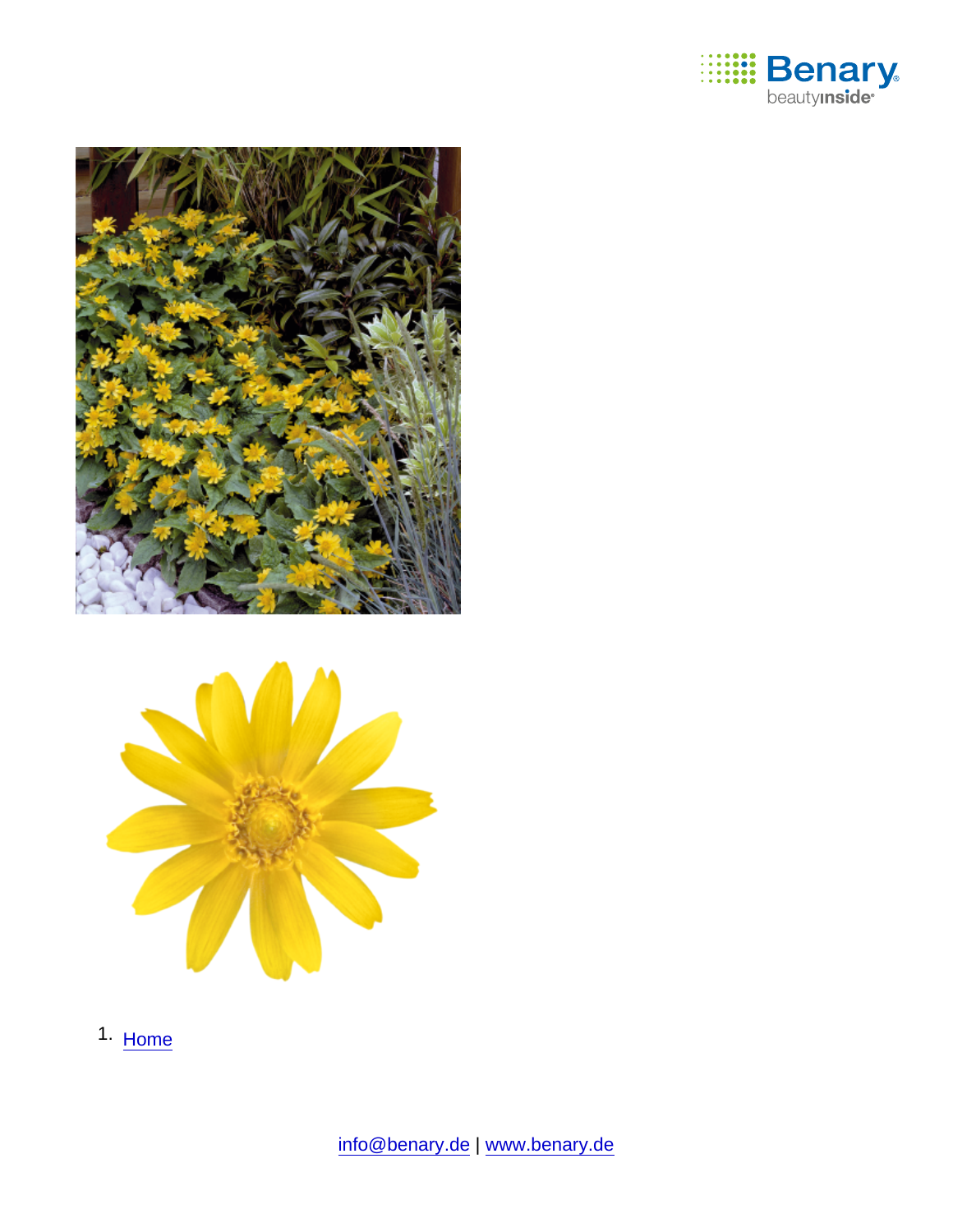

Melampodium paludosum

# Golden Globe

- Fine choice for beddings, rock gardens or use as a filler
- Providing a mass of deep golden-yellow flowers

**[Bookmark](https://www.benary.com/flag/flag/product/6027?destination&token=u7jBJEbTHLsVj4_zOy-TUKdVN0XTHsR7x3ghLZsbb8Q)** [Recommend](mailto:?subject=Benary Melampodium paludosum &body=https://www.benary.com/print/pdf/node/6027) Print Crop Time Spring: 12 - 14 weeks **Height** 7 ? / 18 cm Exposure Sun - Partial shade Seed Form Raw Seed Best Uses Bedding, Rockery

## Culture guide

#### Usage

Plants for the border and window boxes, pot and container plants

Sow time

February-May

Sowing method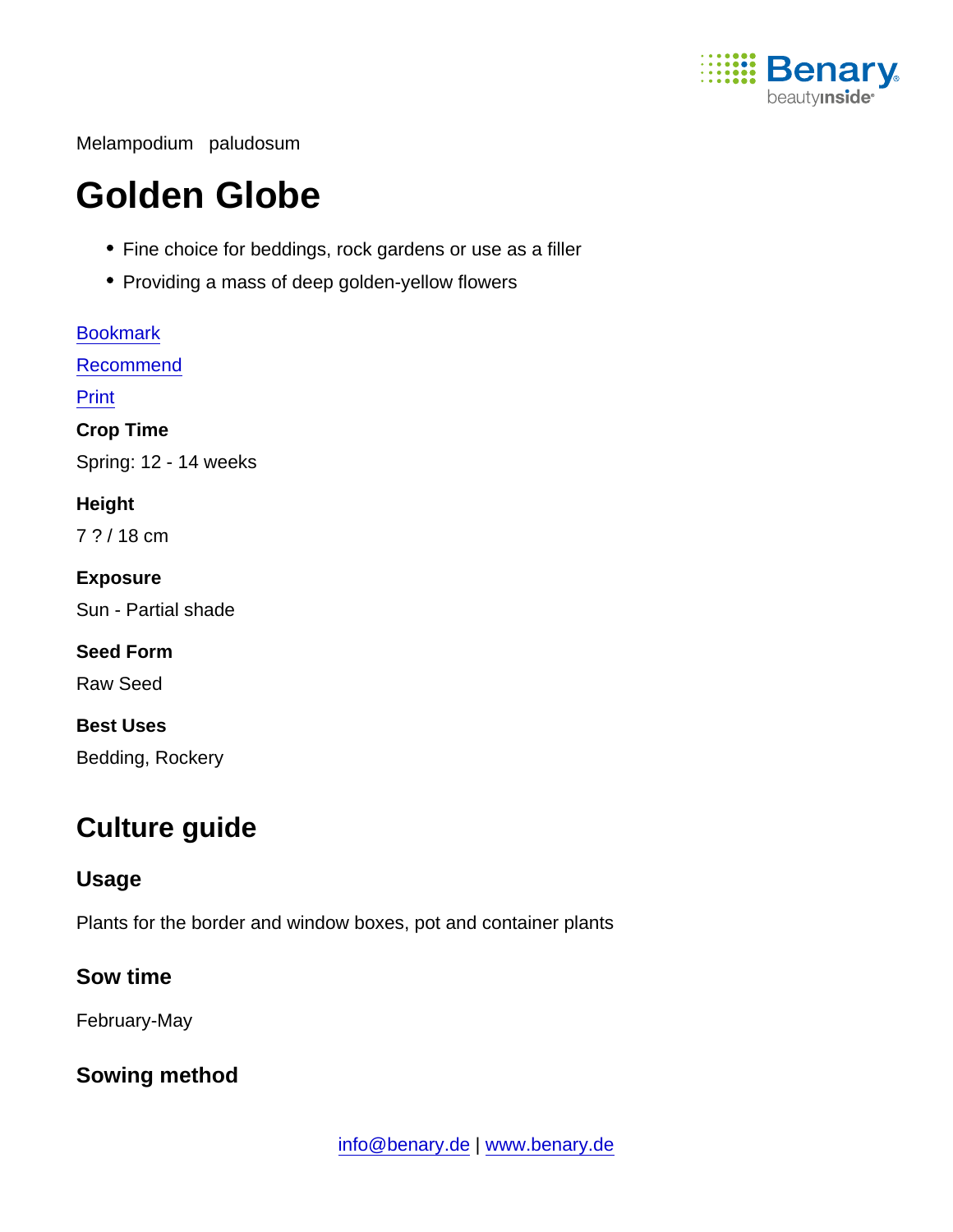

#### 1-2 seeds per plug

#### **Germination**

7-14 days at 65-68 °F (18-20 °C). Cover seed lightly after sowing. Maintain high, but not saturated soil moisture levels, and 95 % relative humidity levels.

#### Growing on

Transplant into pack or 4" (10 cm) pots with media having 5.5 to 6.5 pH. Media should have good moisture holding capacity. Apply 100-150 ppm nitrogen weekly in a well-balanced formula.

#### **Media**

Use a well-drained, growing substrate, pH: 5,5-6.0

### **Temperature**

Grow at 16-18 °C. The lower the cultivation temperature, the longer the cultivation time. In order to harden the plants for selling the temperature can be decreased to 12-14 °C. Melampodium does not tolerate temperatures below 10 °C.

#### **Fertilization**

Moderate fertilization levels are required.

Stage I Starts with the radicle breaking through the testa. The roots are touching the medium. Ends with fully developed cotyledons.

Stage II Starts from fully developed cotyledons. Ends with the fully developed true leaf or true leaf pair.

Stage III Starts from the fully developed true leaf or true leaf pair and ends with 80% of the young plants being marketable.

Stage IV All young plants are ready for sale and in the process of being hardened off. This